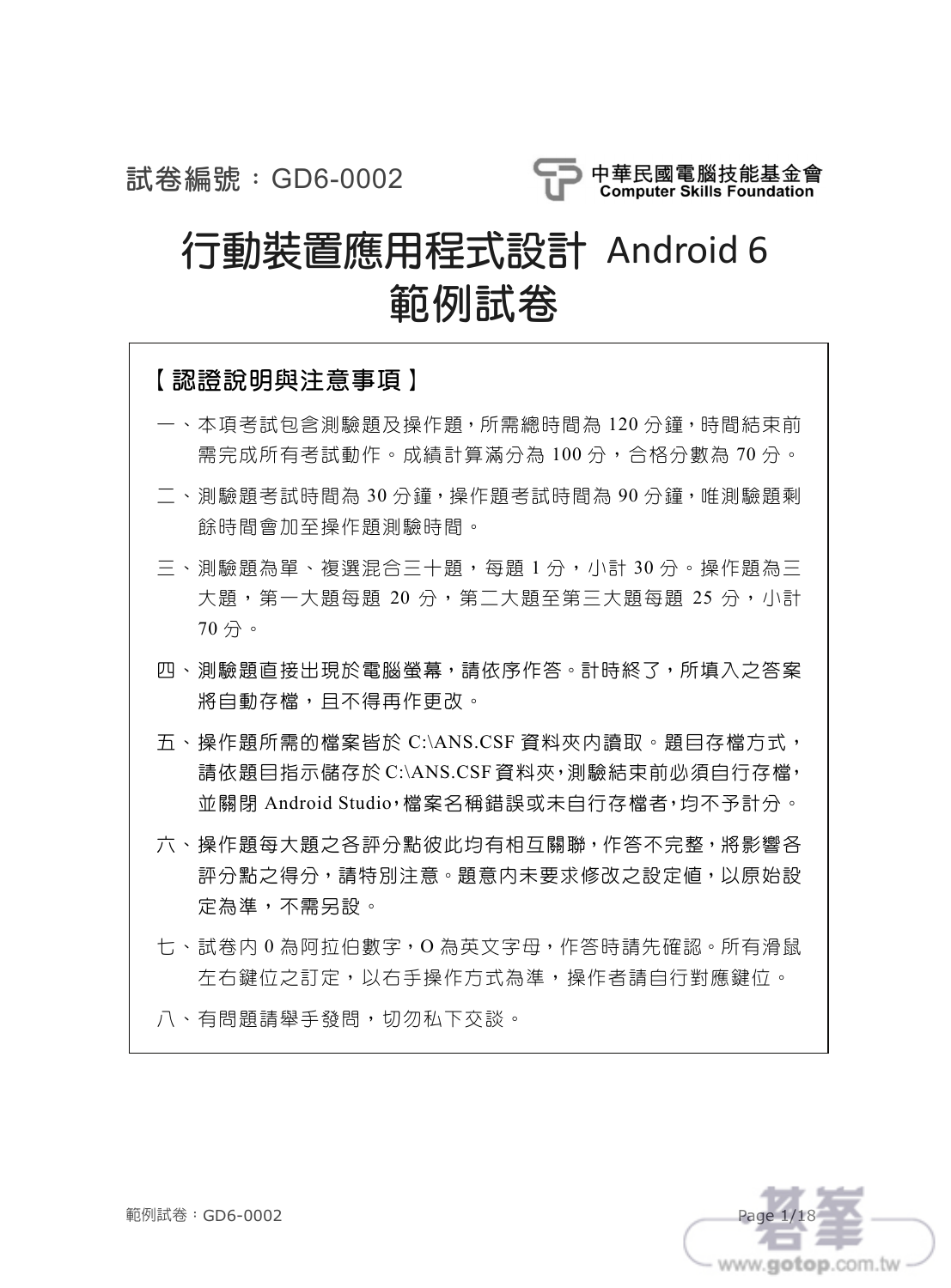- 青、測驗題 30% (為單、複選混合題,每題 1分) 題目直接出現於電腦螢幕,請依序作答。
	- 01. 在 Android SDK 中, 提供下列哪些工具來協助開發者做測試? (複選) (A) monitor
		- (B) adb
		- (C) mksdcard
		- (D) zipalign
	- 02. 在 Android SDK 中,下列哪一項指令可以模擬記憶卡?
		- (A) ddms
		- (B) adb
		- (C) mksdcard
		- (D) draw9patch
	- 03. 一般的版面配置,可以在下列哪一項專案目錄中進行設定?
		- (A) 在 AndroidManifest.xml 檔的 layout 標籤中設定
		- (B) 在 gen 目錄的 R.java 檔案中設定
		- (C) 在 res 目錄的 values 目錄中設定
		- (D) 在 res 目錄的 layout 目錄中設定
	- 04. 關於 AndroidManifest.xml 檔案的功用,下列哪些正確? (複選)
		- (A) 註冊該程式所要提供的功能
		- (B) 列出該程式所需要的權限
		- (C) 指定使用到的函式庫
		- (D) 指定使用到的資源檔案路徑

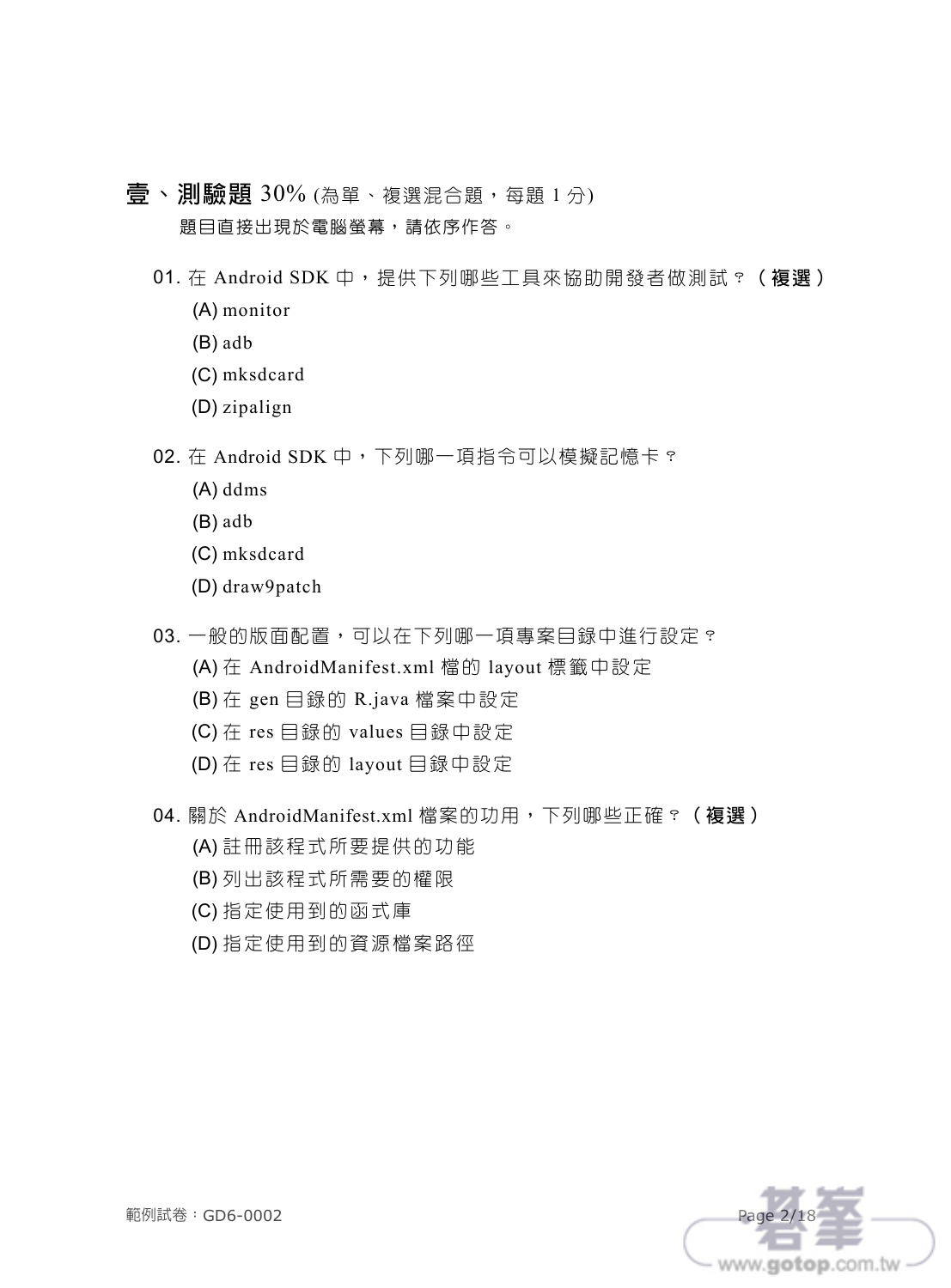- 05. 關於檔案目錄結構的敘述,下列哪些正確? (複選)
	- (A) layout/main.xml 目錄可以用來放置使用者版面設計
	- (B) res/drawable 目錄可以用來放置圖片資源
	- (C) res/values 目錄可以用來放置字串
	- (D) manifests 目錄可以用來放置 java 程式碼
- 06. 要撰寫一個包含中英文的多語系應用程式,可以在專案 res 目錄中加入 下列哪些目錄來達成?(複選)
	- (A) values 目錄
	- (B) values  $zh \rightrightarrows$  3
	- (C) values-zh-rTW 目錄
	- (D) values-zh\_rTW 目錄
- 07. 新啓動一個 Activity 時,會最先呼叫下列哪一項方法?
	- (A) onStart
	- (B) onOpen
	- (C) onStartCommand
	- (D) onCreate
- 08. Activity 的生命週期中,包括下列哪些方法?(複選)
	- (A) onStart
	- (B) onDestroy
	- (C) onStop
	- (D) onCreate
- 09. Activity 的生命週期中,包括下列哪些方法?(複選)
	- (A) onResume
	- (B) onPause
	- (C) onClose
	- (D) onCreate

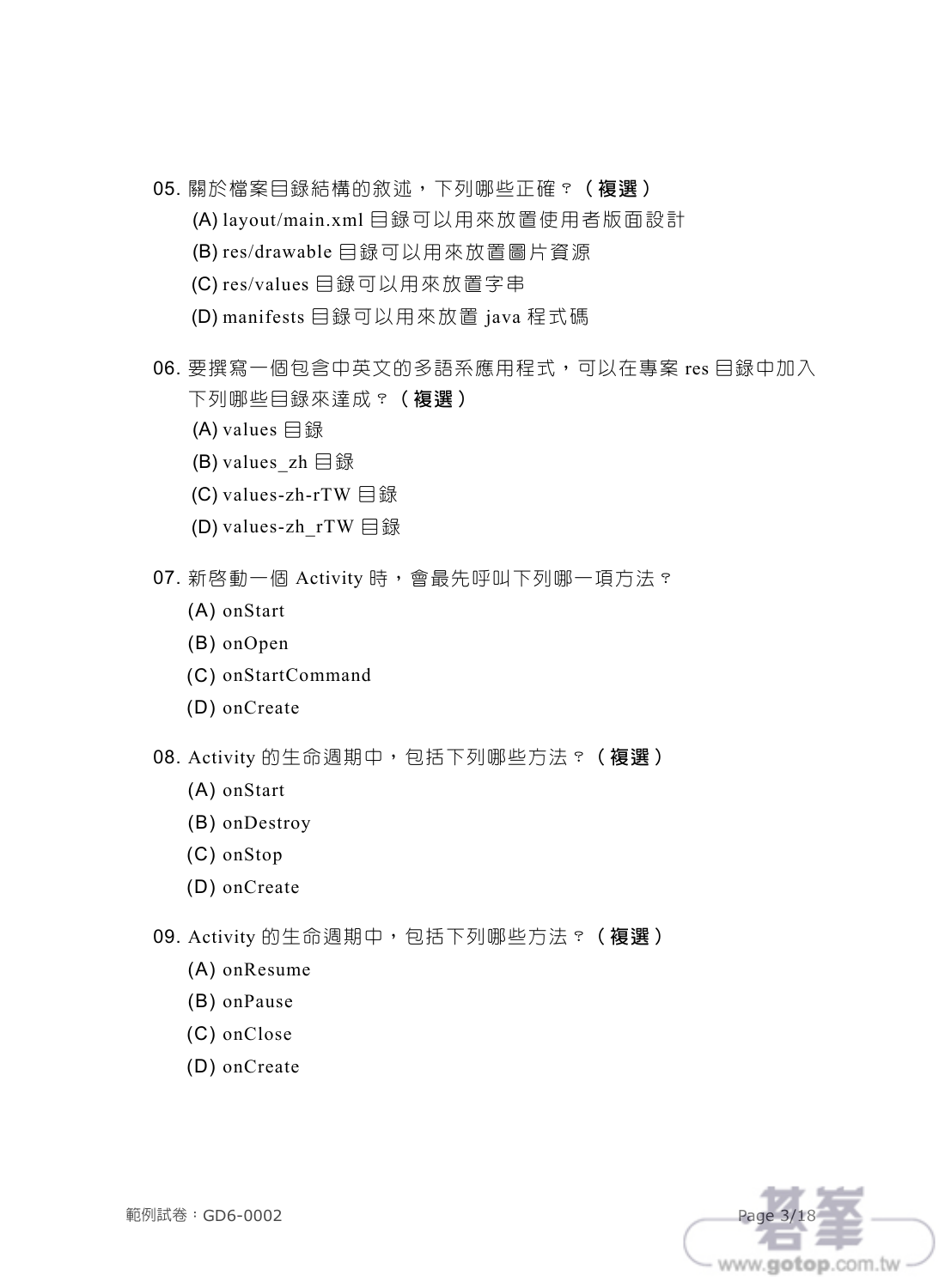- 10. 在 Activity 運作中接到一通來電,Activity 會最先呼叫下列哪一項方法?
	- (A) onCall
	- (B) onStop
	- (C) onStopCommand
	- (D) onPause
- 11. 在 Activity 運作中按下 HOME 鍵, Activity 會最先呼叫下列哪一項方法?
	- (A) onDestroy
	- (B) onStop
	- (C) onStopCommand
	- (D) onPause
- 12. 在 Activity 運作中按下 BACK 鍵, Activity 最後會呼叫下列哪一項方法?
	- (A) onDestroy
	- (B) onStop
	- (C) onStopCommand
	- (D) onPause
- 13. 關於 RelativeLayout 版面配置元件的敘述, 下列哪一項錯誤?
	- (A) RelativeLayout 元件中,可以包含多層版面
	- (B) 一個畫面中可以包含多個 RelativeLayout 元件
	- (C) 在一個 RelativeLayout 元件中,可以同時定義直向與橫向顯示內容 元件
	- (D) 在 RelativeLayout 元件中,可以透過 android:orientation 屬性定義 內容元件排列方向
- 14. 關於 TableLayout 版面配置元件的敘述, 下列哪一項正確?
	- (A) TableLayout 元件中,不可包含多層版面
	- (B) 一個畫面中不可包含多個 TableLayout 元件
	- (C) TableLayout 元件需搭配 TableRow 使用
	- (D) 可以在 TableLayout 的内容元件中, 指定 android:layout column 來 合併欄位

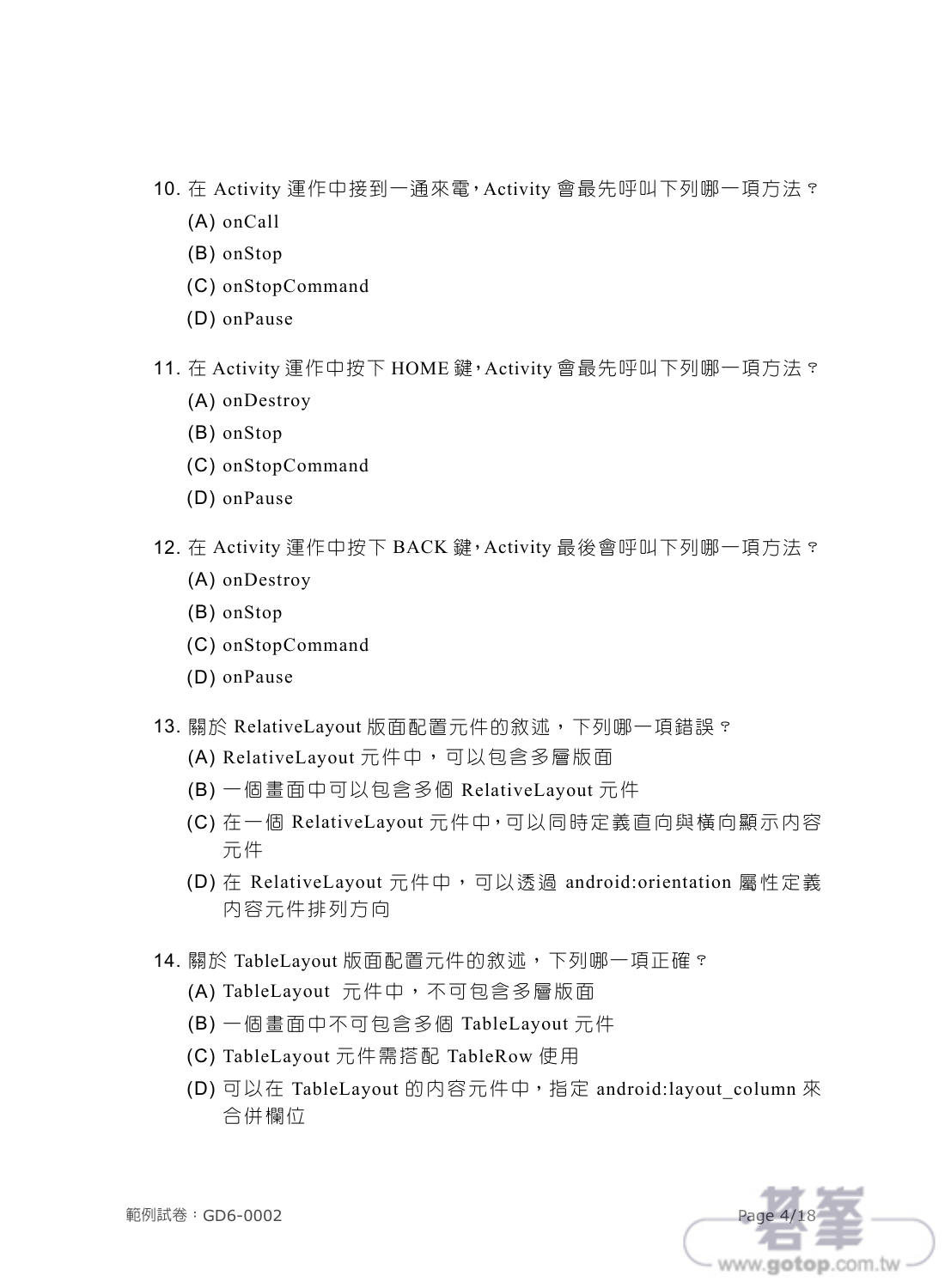- 15. 關於 TabHost 版面配置元件的敘述, 下列哪一項錯誤?
	- (A) TabHost 元件中,不可包含多個 Activity
	- (B) TabHost 元件中,可以包含多個 RelativeLayout 元件
	- (C) TabHost 元件中,可以包含多個 TabWidget 元件
	- (D) TabHost 元件中,可以包含多個 TableLayout 元件
- 16. 關於 android:id 屬性的敘述, 下列哪一項正確?
	- (A) 程式中可以使用對應的 id 來操作對應的介面元件
	- (B) 可以用 id 決定元件顯示順序
	- (C) 程式中可以用 id 產生新介面元件
	- (D) 一個介面元件中可以同時定義多個 id
- 17. 所有的介面元件都繼承自下列哪一項類別?
	- (A) View
	- (B) Widget
	- (C) Interface
	- (D) UI
- 18. 關於 TextView 元件的敘述, 下列哪些正確? (複選)
	- (A) 在 TextView 元件中加入 android:ellipsize 宣告,可以讓過長的字串 以跑馬燈效果顯示
	- (B) 在 TextView 元件中加入 android:color 宣告,可以指定文字顏色
	- (C) 在 TextView 元件中加入 android:capitalize 宣告,可以指定開頭文 字大寫
	- (D) 在 TextView 元件中加入 android:autoText 宣告,可以讓 Email 自動 以連結顯示
- 19. 下列哪一項不是預設的 Preference 元件?
	- (A) CheckBoxPreference
	- (B) RingtonePreference
	- (C) ListPreference
	- (D) SelectionPreference

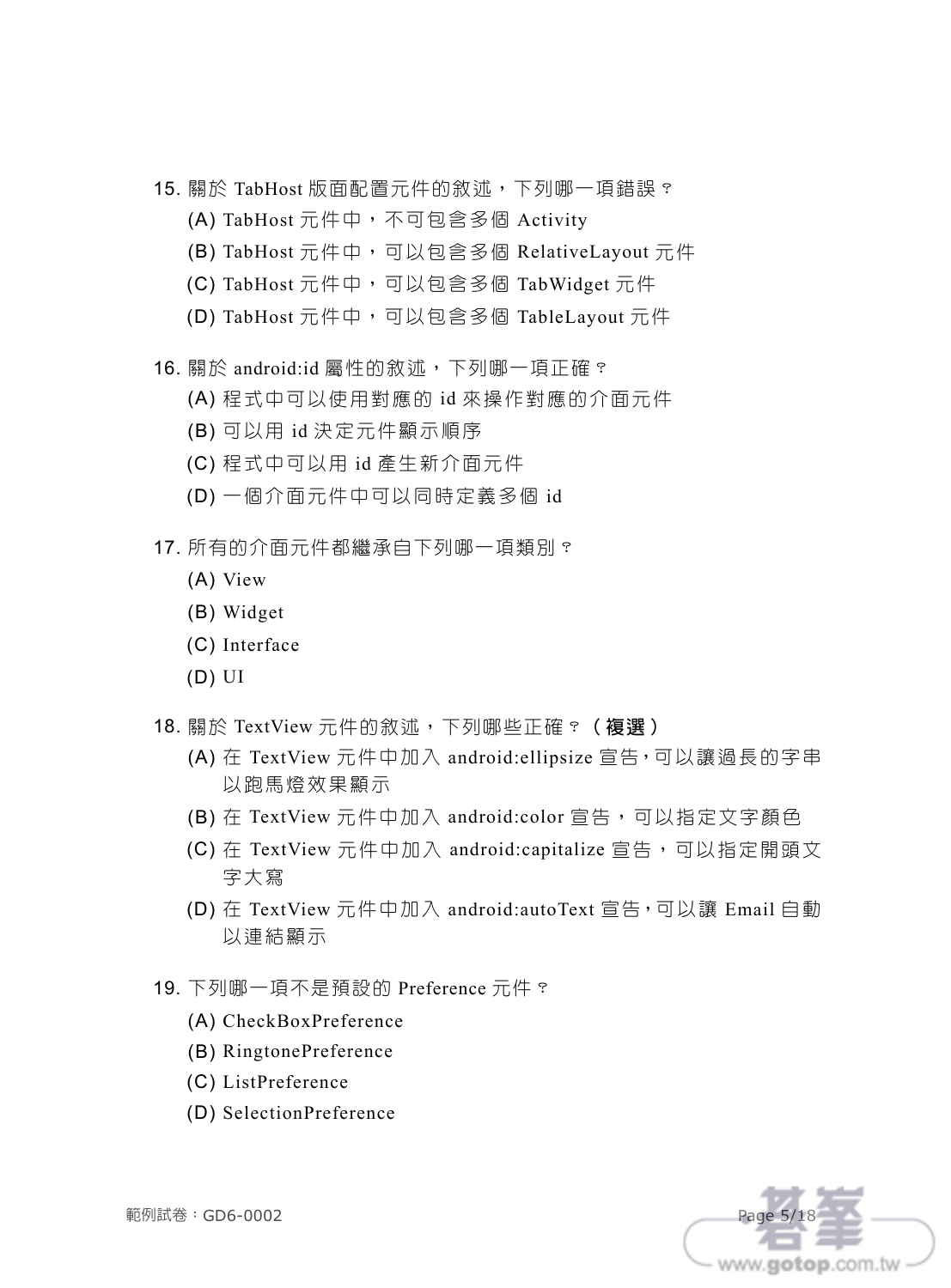- 20. 當使用者在 PreferenceActivity 內變更設定時,若要即時反應到 App 中, 下列哪一項正確?
	- (A) 實作 SharedPreferences.OnSharedPreferenceChangeListener 的 onSharedPreferenceChanged 並註冊,當設定變更時會觸發
	- (B) 實作 Activity 的 onSharedPreferenceChanged
	- (C) 需重新開啟 App 才有辦法反應變更結果
	- (D) 實作 Activity 的 onChangeListener
- 21. 關於 SharedPreferences 的敘述, 下列哪些正確?(複選)
	- (A) 可以透過 Context.getSharedPreferences("name",0)取得
	- (B) 有 getBoolean(String key, boolean defValue), getString(String key, String defValue)...等方法
	- (C) 如果在非 PreferenceActivity 中變更資料,需呼叫 SharedPreferences.Editor.commit()方法
	- (D) 寫入的內容在其他應用程式也一定能存取
- 22. 關於 PreferenceManager.getDefaultSharedPreferences 取得 Preference 的敘 述,下列哪些正確?(複選)
	- (A) Preferences 保存的內容會在/data/data/%Package Name%/shared\_prefs 內
	- (B) Preferences 的檔案名稱為%Package Name%\_preferences.xml
	- (C) 使用此方法時,需傳入檔案名稱及存取模式
	- (D) Preferences 可以任意設定儲存位置
- 23. 在全名為 tw.test.Sample 的 Activity 中使用

PreferenceManager.getDefaultSharedPreferences(context)時,Preferences 的檔名為下列哪一項?

- (A) tw.test\_preferences.xml
- (B) Sample\_preferences.xml
- (C) Sample.xml
- (D) test.xml

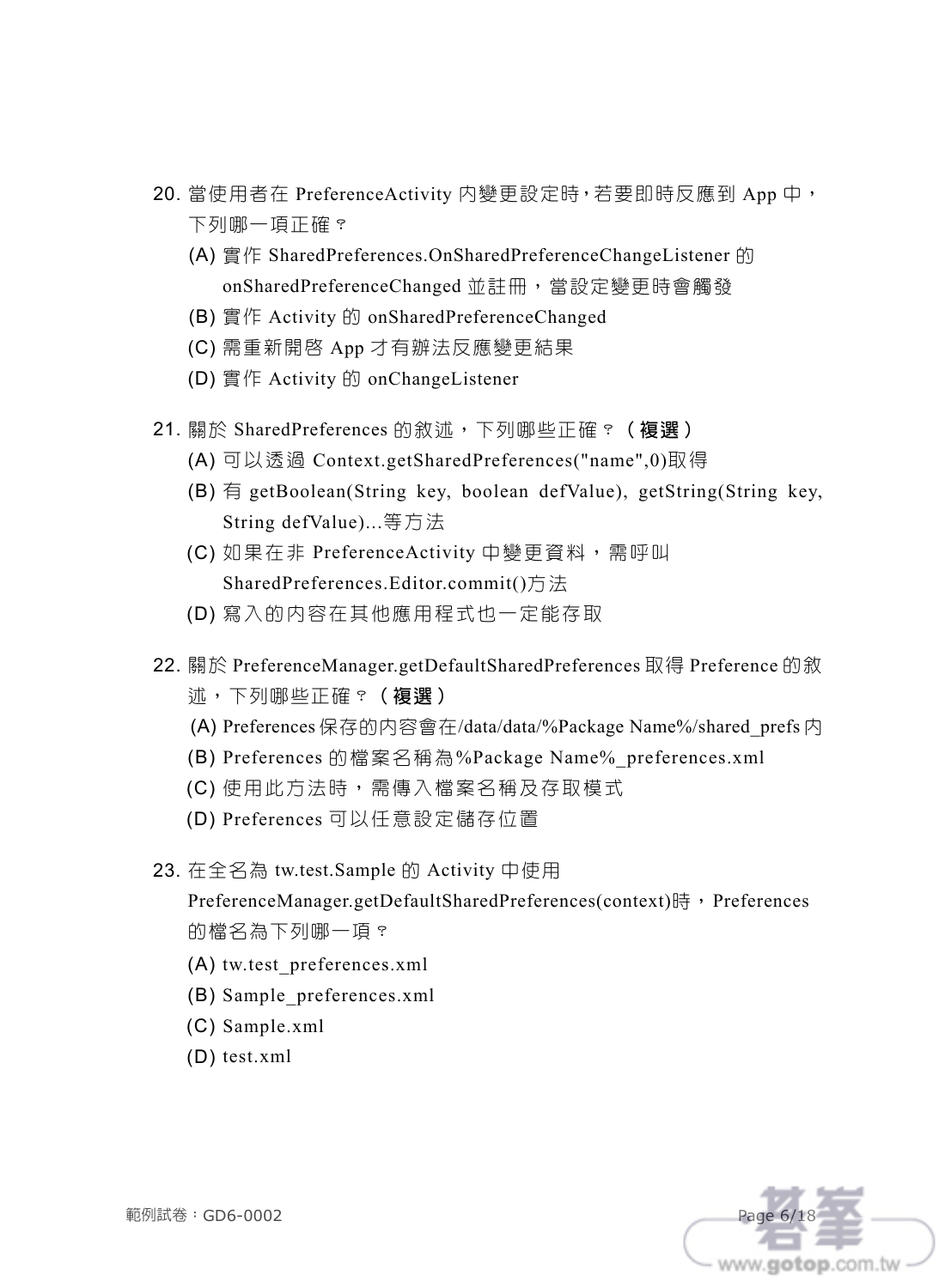- 24. 下列哪一項為用來階層化設定項目,點選後會跳至下一個設定畫面的元 件?
	- (A) PreferenceCategory
	- (B) PreferenceScreen
	- (C) RingtonePreference
	- (D) ListPreference
- 25. 在 Android.app.Service 的類別中,下列哪一項方法是建構一個 Service 時一定要覆寫的方法?
	- (A) onBind()
	- (B) onCreate()
	- (C) onStart()
	- (D) onStop()
- 26. 寫一支新增聯絡人的程式時,在 AndroidManifest.xml 需加入下列哪一項 權限?
	- (A) android.permission.WRITE\_CALENDAR
	- (B) android.permission.WRITE\_OWNER\_DATA
	- (C) android.permission.READ\_CONTACTS
	- (D) android.permission.WRITE\_CONTACTS
- 27. 下列哪一項程式,可以將手機鈴聲模式設定為靜音模式?
	- (A) AudioManager.setRingerMode(AudioManager.RINGER\_MODE\_NOR MAL);
	- (B) AudioManager.setRingerMode(AudioManager.RINGER\_MODE\_SILE NT);
	- (C) AudioManager.setRingerMode(AudioManager.RINGER\_MODE\_OFF);
	- (D) AudioManager.setRingerMode(AudioManager.RINGER\_MODE\_VIBR ATE);

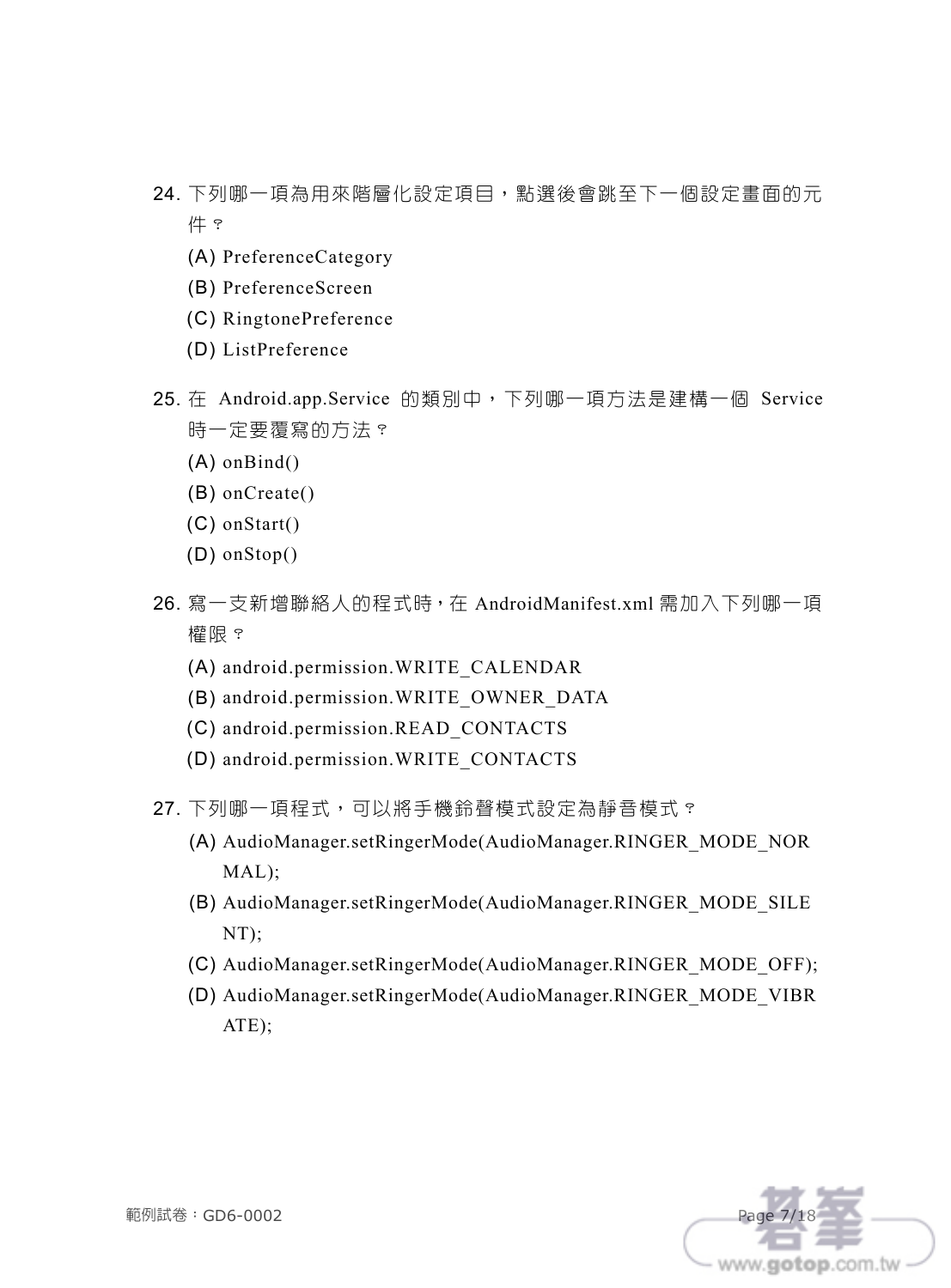- 28. 在 ImageView 中設定一張動態的 GIF 圖檔,下列哪一項執行結果正確? (A) ImageView 中不會顯示任何影像
	- (B) 執行時會出現程式錯誤
	- (C) ImageView 中僅會顯示動態 GIF 圖檔的第一個影像畫格
	- (D) ImageView 中可正常顯示 GIF 圖檔並可顯示動畫
- 29. 在 Android 應用程式中要實作錄音的功能,除了在 AndroidManifest.xml 設定檔加入 android.permission.WRITE\_EXTERNAL\_STORAGE 的權限 外,還需加入下列哪一項權限設定?
	- (A) <uses-permission android:name="android.permission.MODIFY\_AUDIO\_SETTINGS"/>
	- (B) <uses-permission android:name="android.permission.REORDER\_TASKS"/>
	- (C) <uses-permission android:name="android.permission.RECORD\_AUDIO"/>
	- (D) 不需加入任何權限設定
- 30. 使用 MediaPlayer 播放音樂或影片時,可使用 MediaPlayer.setDataSource() 來設定要播放的 Source,下列哪一項不是 setDataSource()支援的建構方 法?
	- (A) MediaPlayer.setDataSource(String path);
	- (B) MediaPlayer.setDataSource(FileDescriptor fd);
	- (C) MediaPlayer.setDataSource(FileInputStream stream);
	- (D) MediaPlayer.setDataSource(Context context, Uri uri);

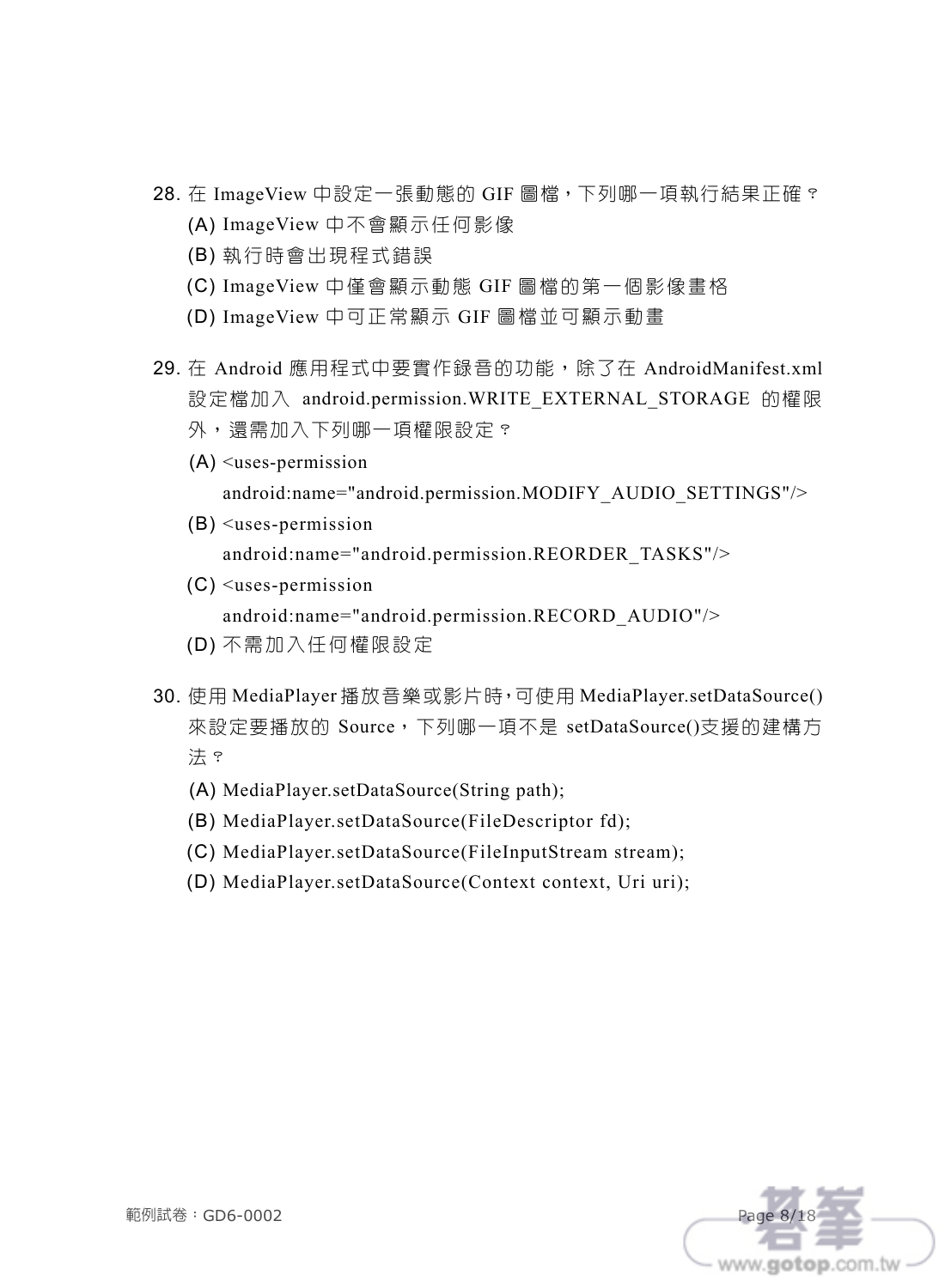$\overrightarrow{R}$ 、操作題 70% (第一大題 20分,第二至第三大題每題 25分) 請依照試卷指示作答並存檔,時間結束前必須完全跳離 Android Studio。

#### 一、點餐系統

1. 題目說明:

請開啟 **COM.TQC.GDD01** 專案,設計「點餐系統」應用程式。按下「進入 點餐系統」的 Button 時, 跳出 AlertDialog 呈現菜單列表, 每樣餐點旁並有 CheckBox 提供勾選並可再次修改,請依下列題意進行作答,作答完成請儲 存所有檔案。



2. 設計說明:

(1) main.xml 為 Activity 所使用的 Layout,已設計好程式內所需使用的元件。

- (2) strings.xml 中已定義好程式內所需使用的文字。
- (3) GDD01.java 內已宣告一字串陣列 s1,陣列包含所有餐點的名稱共 5 筆。

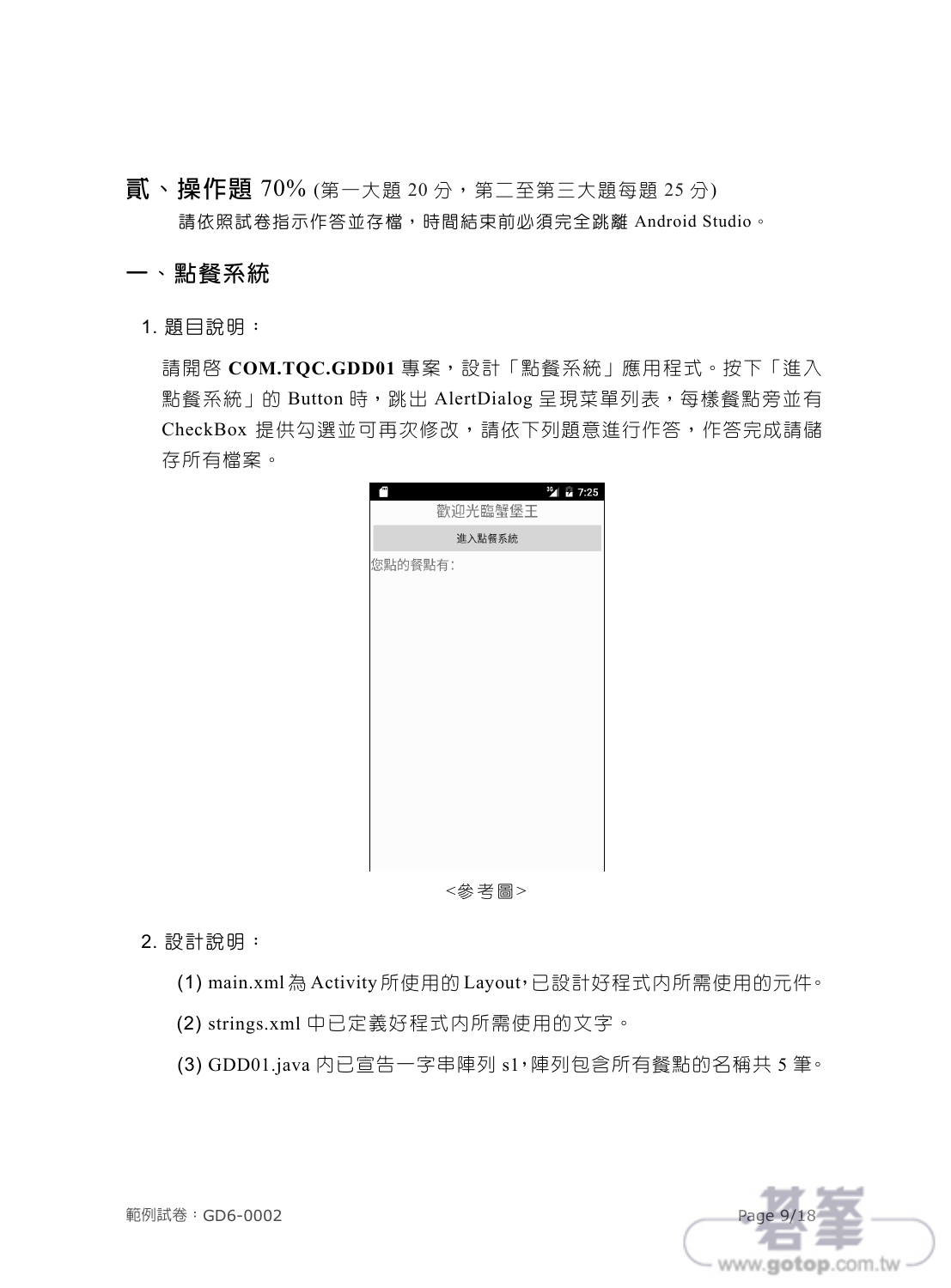- (4) 開啓 GDD01.java,實作 Button 的 OnClickListener,在按下「進入點 餐系統」Button 時,跳出 AlertDialog 呈現菜單列表,設定以下項目, 顯示如第 3 點執行結果參考畫面項目中的第(1)小項所示。
	- a. 設定 AlertDialog 的 Title 為已設定在 strings.xml 中的字串 str2, 顯 示【您點的餐點有:】。
	- b. 將字串陣列 s1 內的餐點以列表方式呈現於 AlertDialog 中,且每樣 餐點旁都有 CheckBox 可以勾選。
	- c. 為 AlertDialog 加入「確認」與「離開」兩個 Button 控制項。
- (5) 選擇完畢後按下「確認」按鈕,會將點餐的選取結果顯示於畫面下方 的 TextView 裡。
- (6) 點選「離開」按鈕,將 AlertDialog 關閉。
- (7) 再次按下「進入點餐系統」的 Button 時, 跳出 AlertDialog, 並將原先 已點的餐點帶入 AlertDialog 中,已點餐點旁的 CheckBox 會顯示已勾 選的狀態並可再次修改,顯示修改後的餐點於畫面下方的 TextView 裡。
- 3. 執行結果參考畫面:
	- (1) AlertDialog 呈現菜單列表,每樣餐點旁都有 CheckBox 可以勾選,並 於 AlertDialog 加入「確認」與「離開」兩個 Button 控制項。





範例試卷:GD6-0002 Page 10/18 Page 10/18 Page 10/18 Page 10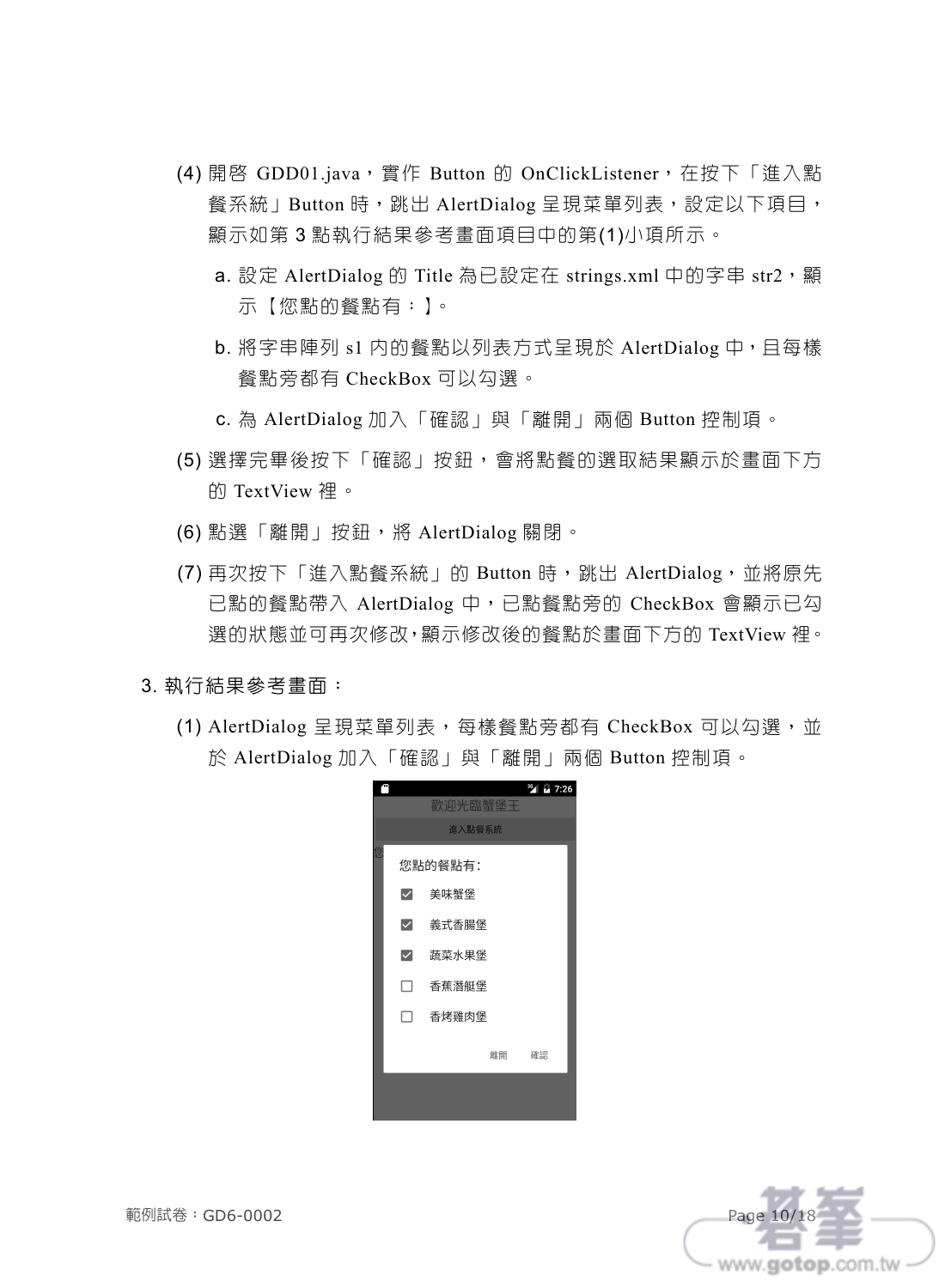(2) 選擇完畢後按下確認按鈕,會將點餐的選取結果顯示於畫面下方的 TextView 裡。

| $36$ 7:26<br>歡迎光臨蟹堡王              |  |
|-----------------------------------|--|
| 進入點餐系統                            |  |
| 您點的餐點有:<br>美味蟹堡<br>義式香腸堡<br>蔬菜水果堡 |  |

(3) 再次按下「進入點餐系統」的 Button 控制項時,會再次跳出 AlertDialog,並將原先已點的餐點帶入 AlertDialog 中,已點餐點旁的 CheckBox 會顯示已勾選的狀態並可再次修改。

| $36$ $\frac{1}{2}$ 7:26<br>Ê | $36$ $\frac{1}{2}$ 7:26<br>Æ   |
|------------------------------|--------------------------------|
| 歡迎光臨蟹堡王                      | 歡迎光臨蟹堡王                        |
| 進入點餐系統                       | 進入點餐系統                         |
| 您點的餐點有:<br>美味蟹堡<br>義式香腸堡     | 您點的餐點有:                        |
| 蔬菜水果堡                        | 美味蟹堡<br>$\blacktriangledown$   |
|                              | 義式香腸堡<br>$\blacktriangleright$ |
|                              | 蔬菜水果堡<br>$\blacktriangleright$ |
|                              | 香蕉潛艇堡<br>П                     |
|                              | 香烤雞肉堡<br>п                     |
|                              | 離開<br>確認                       |
|                              |                                |
|                              |                                |

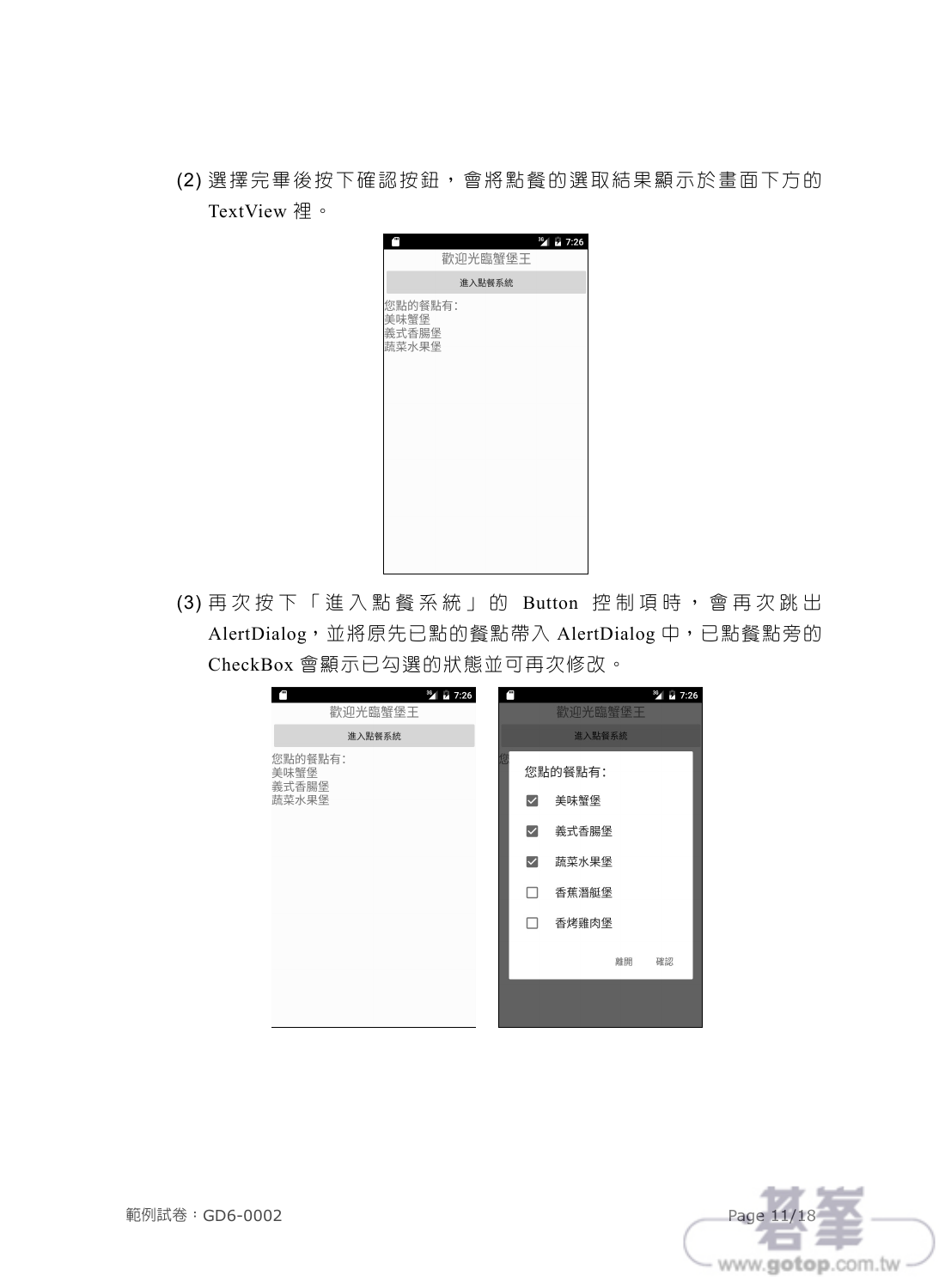

(4) 進行再次修改, 顯示修改後的餐點於畫面下方的 TextView 裡。

- 4. 自行測試程式是否達成下列結果:
	- (1) 按下「進入點餐系統」的 Button 時,跳出 AlertDialog。
	- (2) 設定 AlertDialog 的 Title 為已設定在 strings.xml 中的字串 str2,顯示 【您點的餐點有:】。
	- (3) AlertDialog 中顯示餐點列表, 且餐點旁有 CheckBox 可以勾選。
	- (4) AlertDialog 有「確認」與「離開」兩個 Button 控制項。
	- (5) 按下「確認」按鈕時,將選擇的餐點顯示在畫面中的 TextView 裡。
	- (6) 按下「離開」按鈕時,直接將 AlertDialog 關閉。
	- (7) 再次按下「進入點餐系統」Button 控制項時,會將已點的餐點資料帶 入,並將該餐點的 CheckBox 設定為已勾選,且可再次進行修改,並 重新顯示所選擇之餐點。

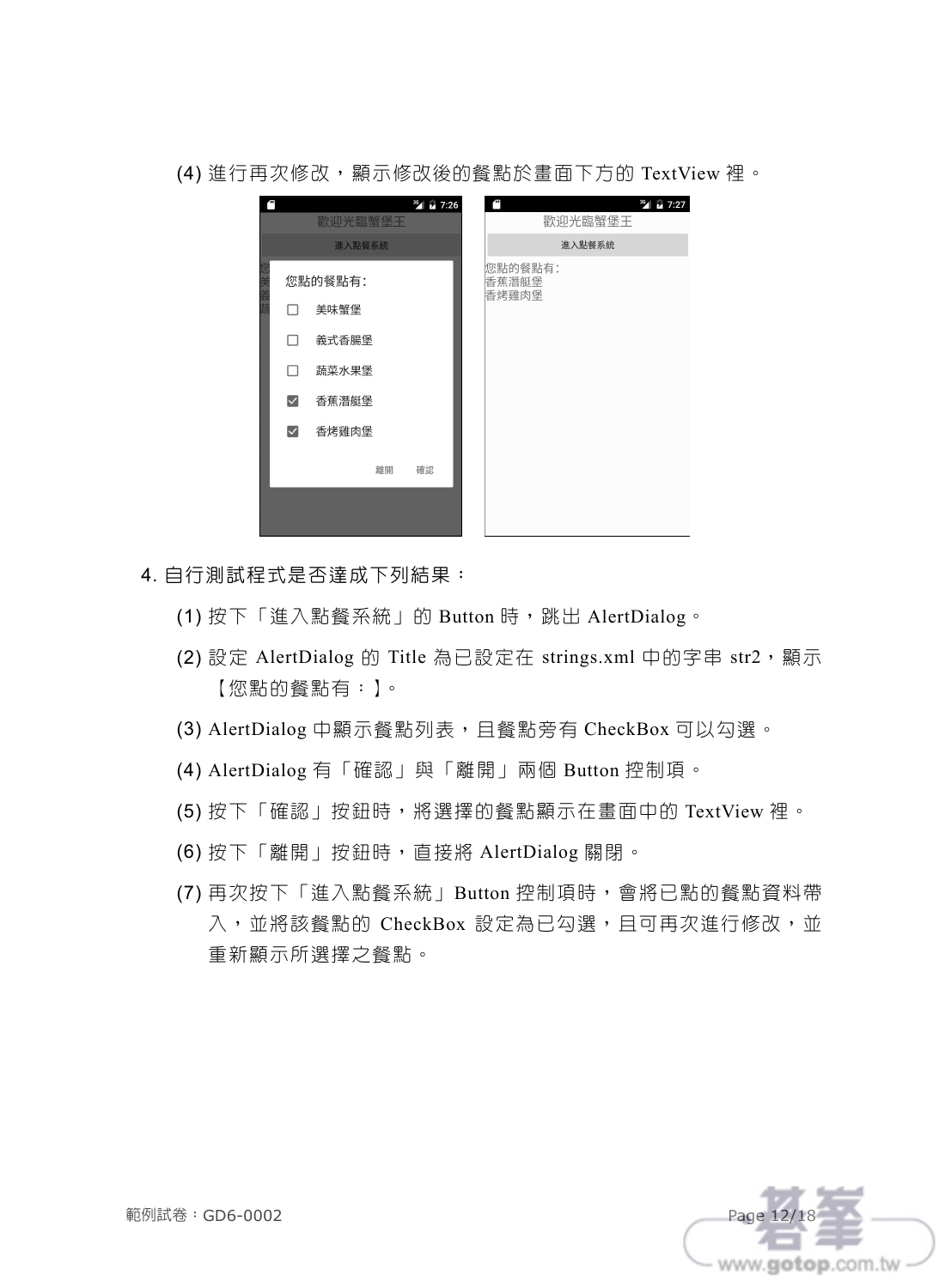5. 評分項目:

| 項                                                                                                              | 配 分            | 得<br>分 |
|----------------------------------------------------------------------------------------------------------------|----------------|--------|
| (1) 按下「進入點餐系統」的 Button 時,跳出<br>AlertDialog                                                                     | $\mathfrak{D}$ |        |
| (2) 設定 AlertDialog 的 Title 為已設定在 strings.xml<br>中的字串 str2,顯示【您點的餐點有:】                                          |                |        |
| (3) AlertDialog 中 顯 示 餐 點 列 表 , 且 餐 點 旁 有<br>CheckBox 可以勾選                                                     | 4              |        |
| (4) AlertDialog 有「確認」與「離開」兩個 Button<br>控制項                                                                     | $\mathfrak{D}$ |        |
| (5) 按下「確認」按鈕時,將選擇的餐點顯示在畫面<br>中的 TextView 裡                                                                     | 5              |        |
| (6) 按下「離開」按鈕時,直接將 AlertDialog 關閉                                                                               | 1              |        |
| (7) 再次按下「進入點餐系統」Button 控制項時,會<br>將 已 點 的 餐 點 資 料 帶 入 , 並 將 該 餐 點 的<br>CheckBox 設定為已勾選,且可再次進行修改,<br>並重新顯示所選擇之餐點 | 5              |        |
| 總<br>分                                                                                                         | 20             |        |

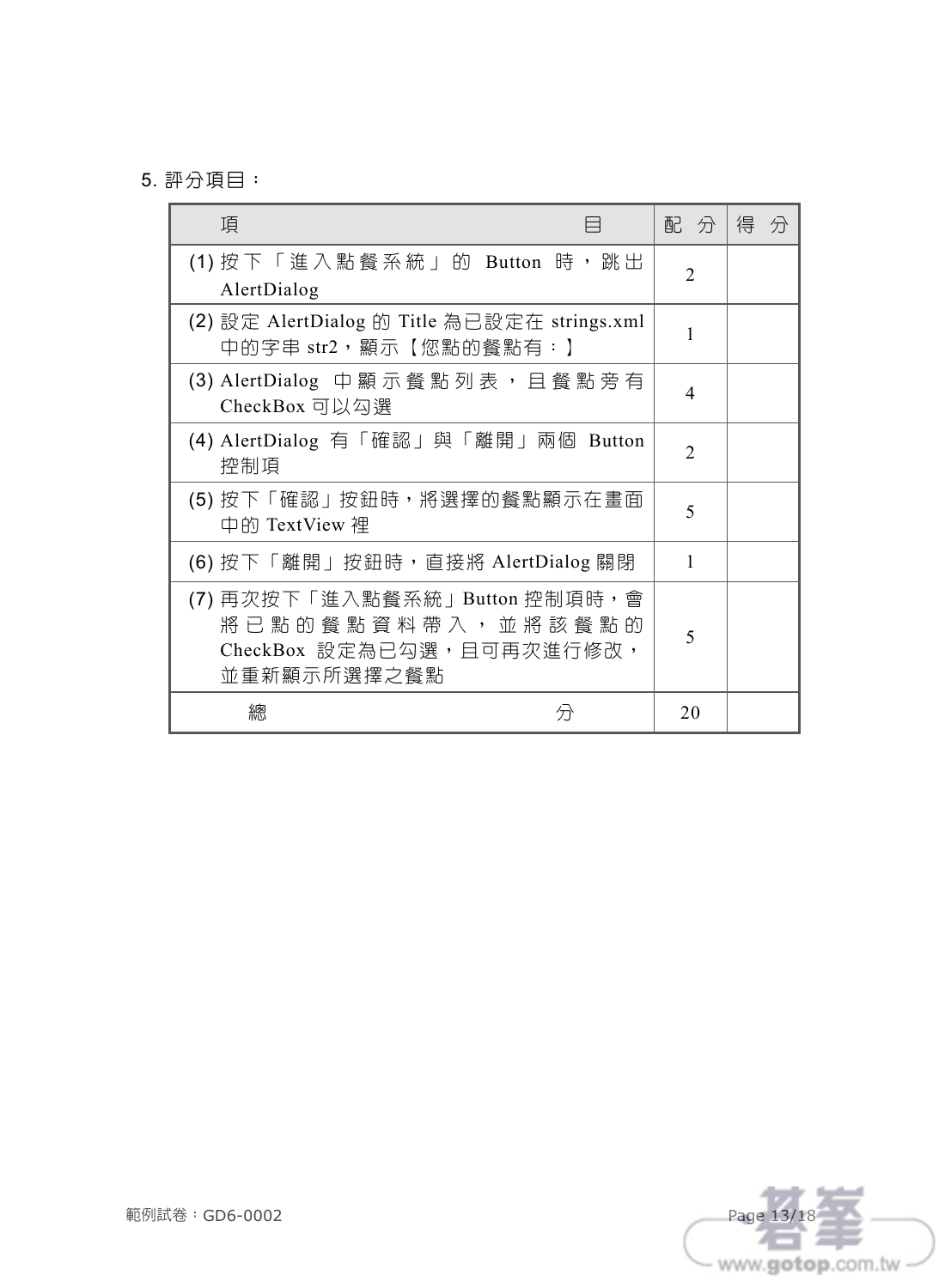### 二、匯率換算

1. 題目說明:

請開啟 **COM.TQC.GDD02** 專案,設計「匯率換算」程式。當程式開啟,畫 面要求使用者輸入匯率與台幣金額,輸入完成,按下「計算 台幣兌換美金」 按鈕,即可在下方顯示計算結果,請依下列題意進行作答,作答完成請儲存 所有檔案。

| œ<br>一 匯率換算 |           | $36$ 1:41 |
|-------------|-----------|-----------|
| 匯率          |           |           |
|             |           |           |
| 台幣          |           |           |
|             |           |           |
|             | 計算 台幣兌換美金 |           |
|             |           |           |
|             |           |           |

2. 設計說明:

- (1) strings.xml 中已定義好程式內所需使用的文字。
- (2) 請依據參考圖於 res/layout/main.xml 中定義使用畫面,包含以 TextView 定義兩個說明欄位:【匯率】、【台幣】與一個計算結果顯示欄位,預設 值為【可兌換美金:】;以 EditText 定義兩個文字框,供使用者輸入匯 率與台幣數值。
- (3) 運用 android.content.SharedPreferences, 儲存使用者輸入之匯率, 作為 下次輸入匯率之預設值。

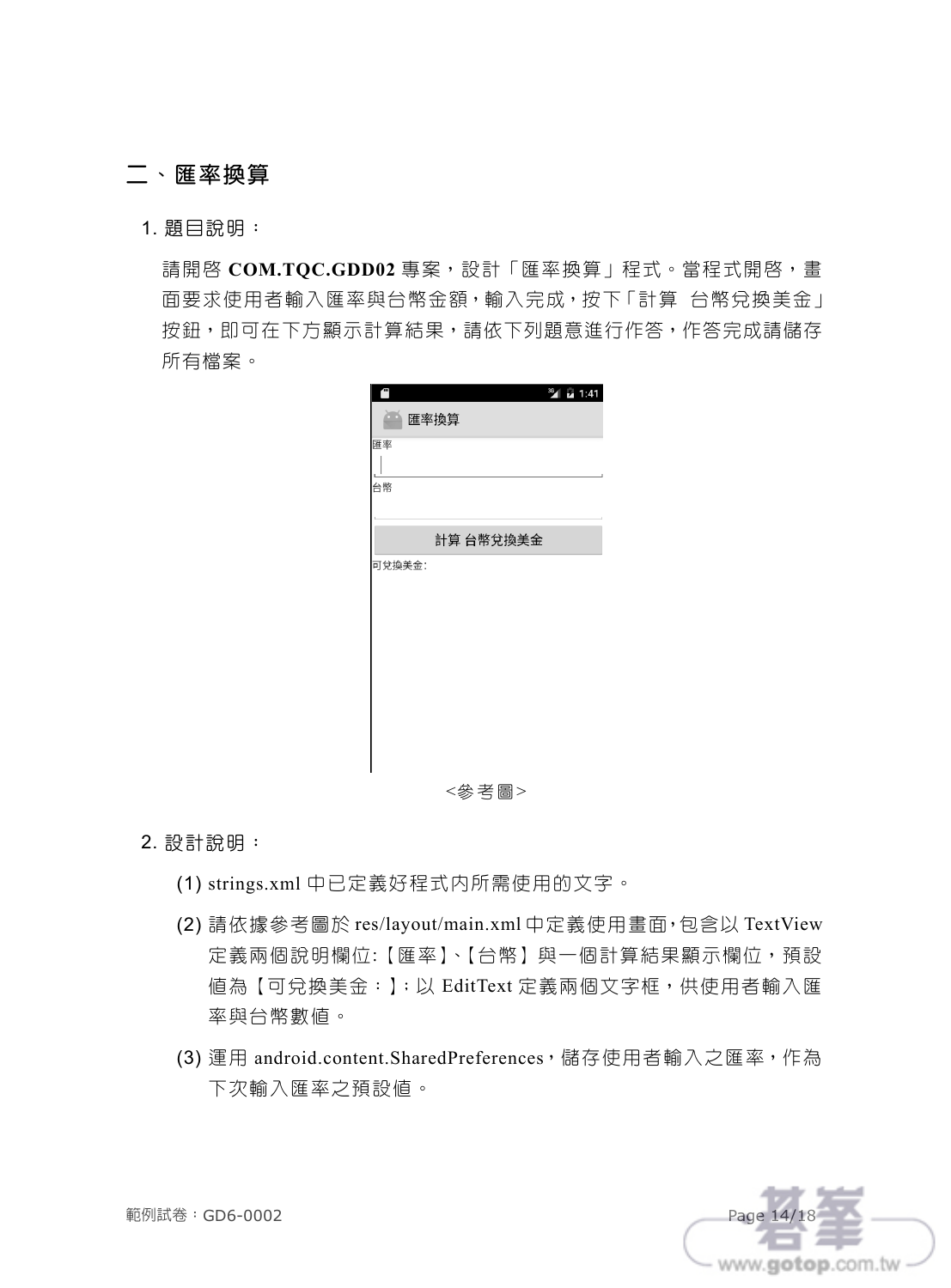(4) 數值型態均為 Double,輸入匯率的小數點不限制位數,換算後的美金 顯示至小數點第二位,顯示為【可兌換美金:xx.xx】,將數值代入。

(5) 計算公式:美金 = 台幣/匯率。

3. 執行結果參考畫面:

| 36 2:36<br>€<br>Į |
|-------------------|
| ò,<br>匯率換算        |
| 匯率                |
| 33.5              |
| 台幣                |
| 10000             |
|                   |
| 計算 台幣兌換美金         |
| 可兌換美金: 298.51     |
|                   |
|                   |
|                   |

4. 自行測試程式是否達成下列結果:

- (1) 如參考圖所示,正確於 res/layout/main.xml 定義產生使用者畫面。
- (2) 正確計算結果,並顯示於正確位置。
- (3) 運用 android.content.SharedPreferences, 儲存使用者輸入之匯率,作為下 次輸入匯率之預設值。
- (4) 數值型態均為 Double。
- 5. 評分項目:

| 項                                                          |  | 配  | 分 |  |
|------------------------------------------------------------|--|----|---|--|
| (1) 畫面元件依 res/layout/main.xml 的定義正確顯<br>示,各個物件及其屬性設定與參考圖相同 |  |    |   |  |
| (2) 台幣兌換美金的計算結果正確                                          |  | 8  |   |  |
| (3)以 android.content.SharedPreferences 儲存與預設<br>匯率値        |  |    |   |  |
| (4) 數值型態均為 Double                                          |  | 3  |   |  |
| 總                                                          |  | 25 |   |  |

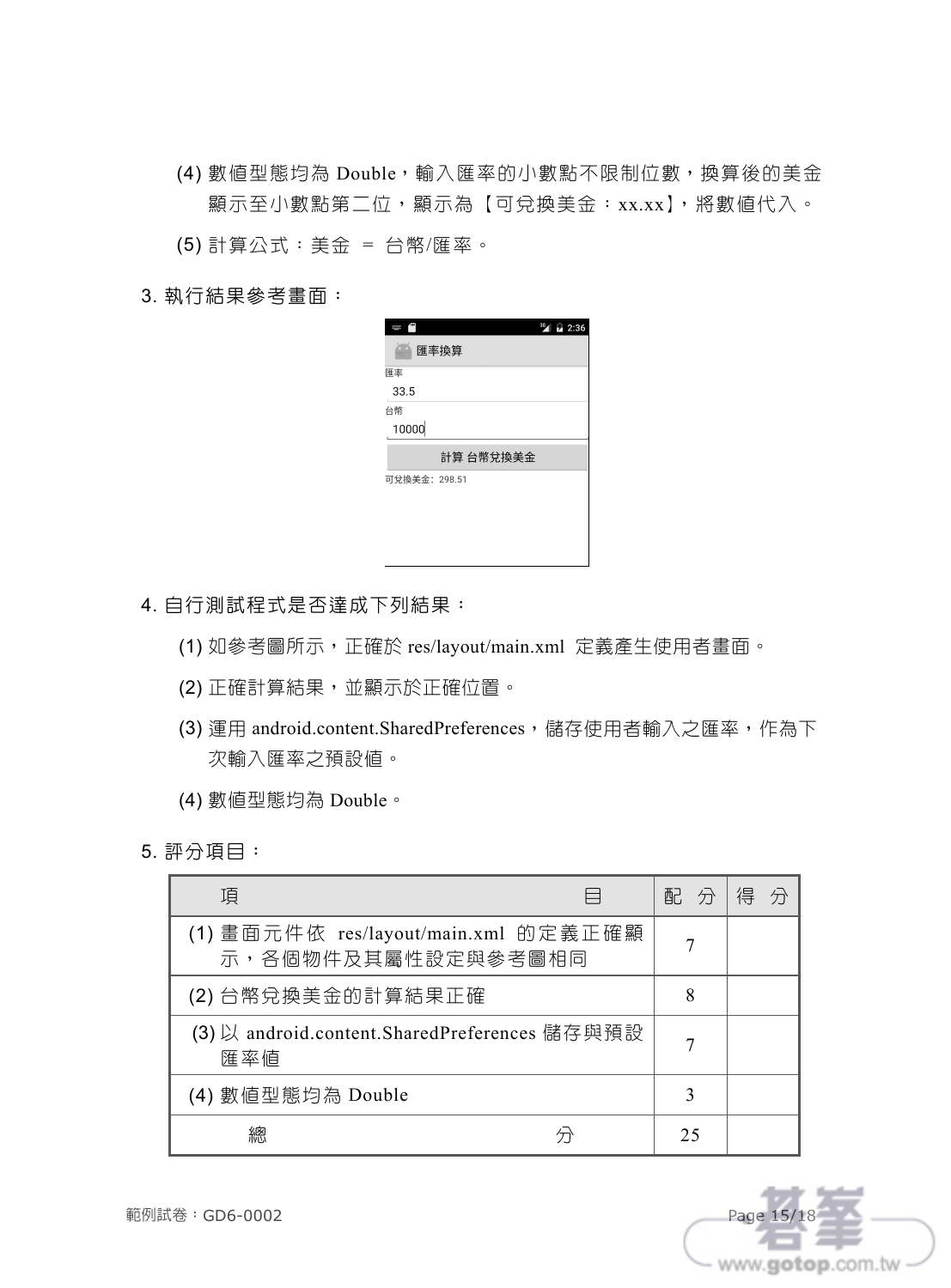## 三、畫布程式

1. 題目說明:

請開啟 **COM.TQC.GDD03** 專案,設計一個全螢幕且背景為黑色的「畫布程 式」。支援手指單點觸控,於手指按下螢幕時捕捉該觸控點座標,以該觸控 點座標為基準點繪製一個 10\*10 的白色矩形實心方塊,目每一次繪製時皆 清除前一次遺留的繪製方塊,請依下列題意進行作答,作答完成請儲存所有 檔案。



<參考圖>

2. 設計說明:

- (1) color.xml 及 strings.xml 中已定義好程式內所需使用的顏色及文字。
- (2) 程式一執行即進入全螢幕模式,沒有狀態列。
- (3) 在 main.xml 的 Layout 佈局上放置 SurfaceView Widget, 背景為黑色, 使之最大化而充滿整個螢幕。
- (4) 以 GestureDetector 捕捉手指於螢幕上觸控按下的點座標。
- (5) 於觸控按下的點座標,在 SurfaceView 上繪製一個 10\*10 的白色實心矩 形。
- (6) 每一次觸控繪圖,皆清除前一次繪製的結果,即每次皆為全新繪圖。

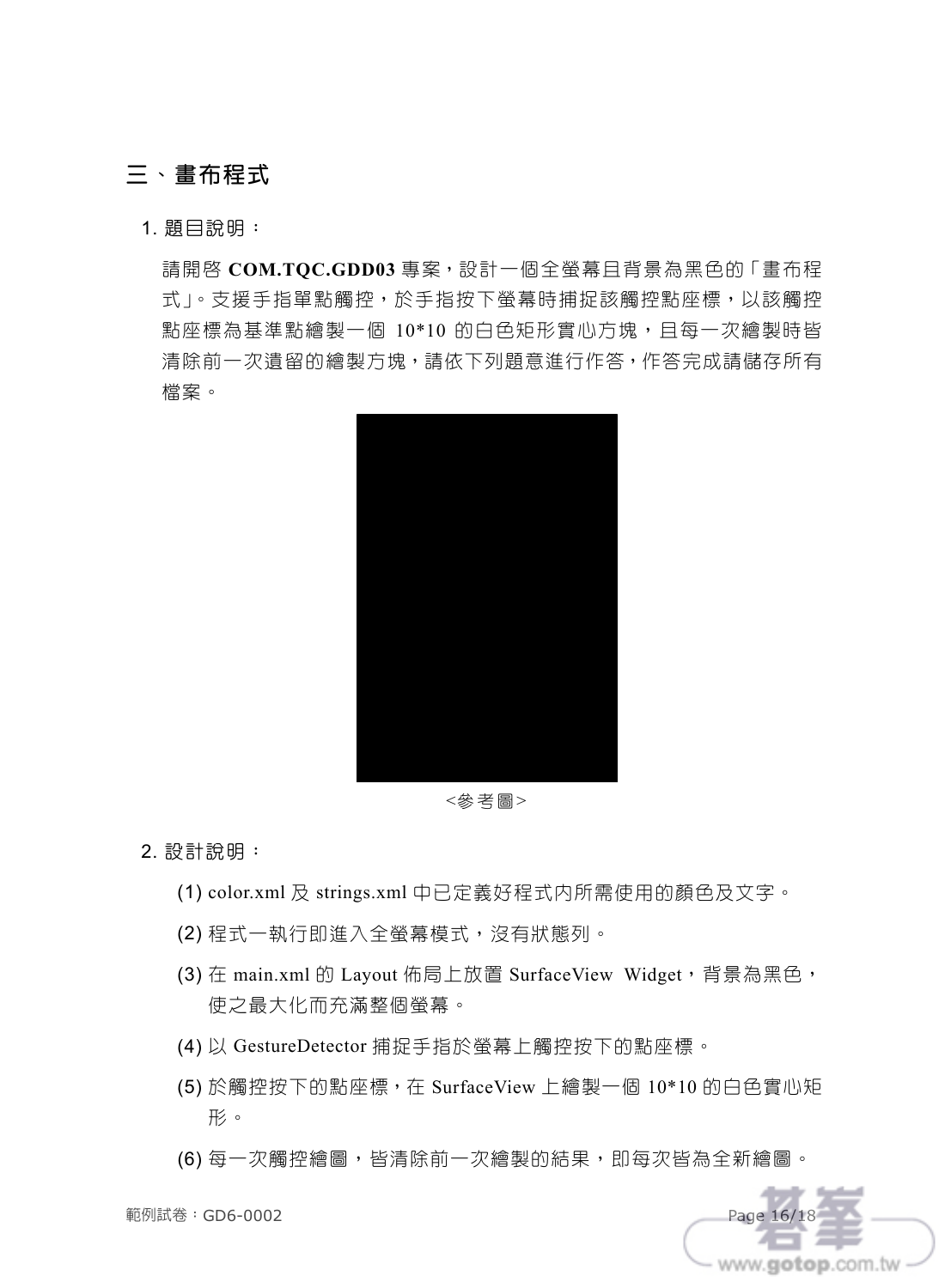#### 3. 執行結果參考畫面:

(1) 於觸控按下的點座標,在 SurfaceView 上繪製一個 10\*10 的白色實心 矩形。每一次觸控繪圖,皆清除前一次繪製的結果,即每次皆為全新 繪圖。



- 4. 自行測試程式是否達成下列結果:
	- (1) 於 main.xml 的 Layout 上配置 SurfaceView Widget。
	- (2) 主程式去除狀態列,以 SurfaceView 覆蓋整個螢幕。
	- (3) 建構 GestureDetector 物件,實作定義的 GestureDetector.OnGestureListener 類別。
	- (4) 判斷 User 於手機螢幕觸控按下(onDown)之事件的點座標。
	- (5) 清除前一次 SurfaceView 上的繪圖,每次觸控皆繪製新的矩形白色方塊。